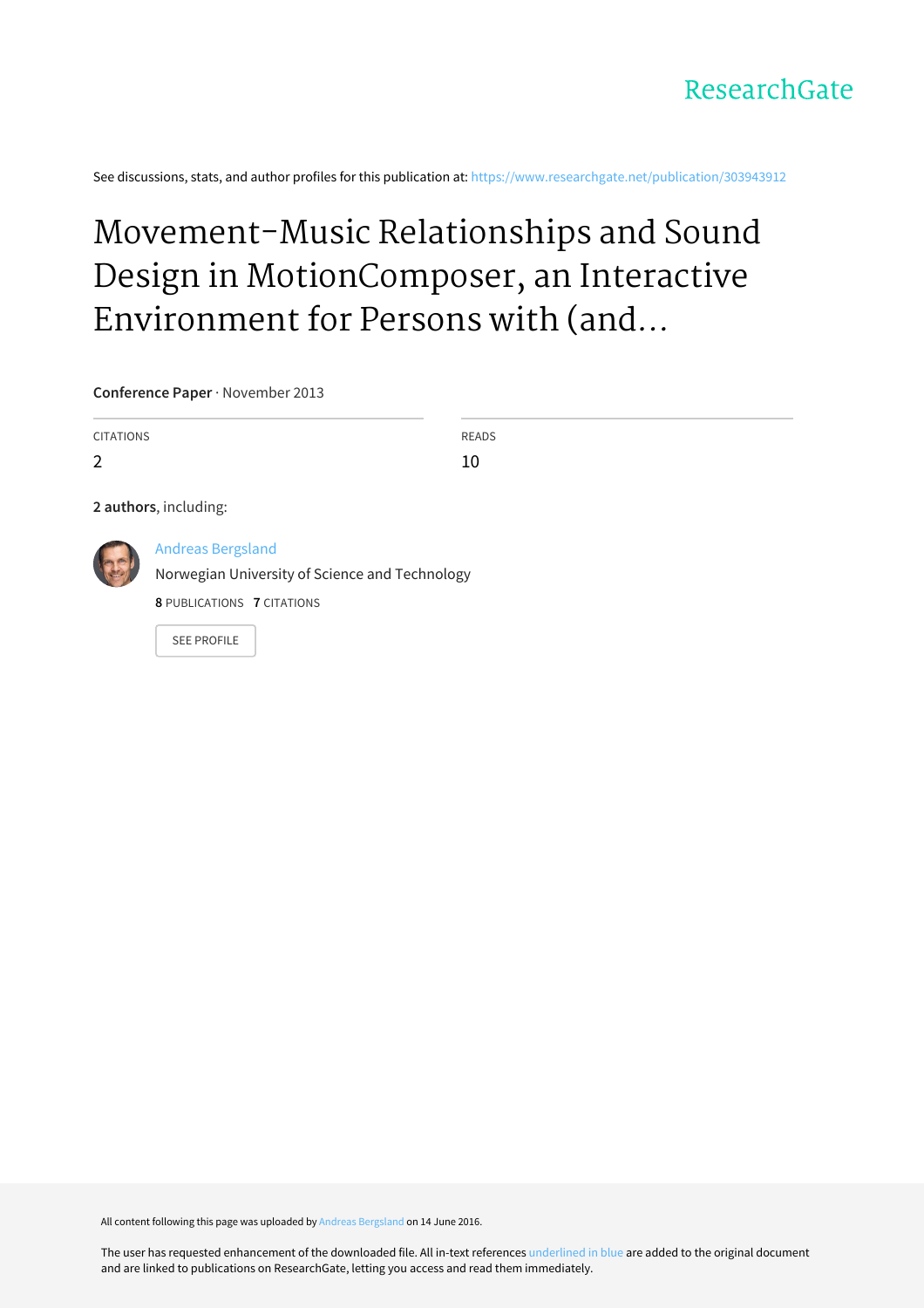# **Movement-Music Relationships and Sound Design in MotionComposer, an Interactive Environment for Persons with (and without) Disabilities**

<sup>1</sup>Andreas Bergsland, <sup>2</sup>Robert Wechsler

<sup>1</sup> Norwegian University of Science and Technology (NTNU), 7491 Trondheim, Norway. andreas.bergsland@ntnu.no

<sup>2</sup> Der MotionComposer, Karl-Haussknechtstr. 11, 99423 Weimar, Germany. robert@motioncomposer.com

**Abstract.** MotionComposer (MC) is a device that turns human movement into music using state-of-the-art video based and 3D sensing motion-tracking technology combined with tailor made sound generating software. The device is developed particularly for disabled people, both for therapeutic reasons (encourage activity, stimulate motor control and sensing, coordination etc.), emotional expression, entertainment, and aesthetic pleasure. In this article, we will give a brief outline of how the device works. We then discuss movementmusic relationships in general and how these can be mapped in video based systems like MC. In particular, we go into details about these questions regarding the *Particles* environment, one of several interactive environments included in the MC. For the latter, we also discuss issues of sound design, including narrative versus abstract strategies and different ordering approaches.

### **1 Introduction**

Motion tracking technologies have gradually found their way into a number of areas in society the last decades, including in research, arts and performance disciplines [\[1\]](https://www.researchgate.net/publication/270819549_Music_via_motion_transdomain_mapping_of_motion_and_sound_for_interactive_performances?el=1_x_8&enrichId=rgreq-b1c4798b5b1cc7878351ef727984881e-XXX&enrichSource=Y292ZXJQYWdlOzMwMzk0MzkxMjtBUzozNzI4MTQ5NzM1NTQ2ODhAMTQ2NTg5NzQyNDE0NQ==). These technologies detect human movements and turn them into analogue and/or digital signals, which in turn can be analyzed, converted and/or manipulated. Camera based motion tracking is an important part of this technological landscape, and the advantages of being non-intrusive and being able to detect holistic body movements has made it popular in dance, music and art installations [\[2\]](https://www.researchgate.net/publication/290557269_Camera-Based_Motion_Tracking_and_Performing_Arts_for_Persons_with_Motor_Disabilities_and_Autism?el=1_x_8&enrichId=rgreq-b1c4798b5b1cc7878351ef727984881e-XXX&enrichSource=Y292ZXJQYWdlOzMwMzk0MzkxMjtBUzozNzI4MTQ5NzM1NTQ2ODhAMTQ2NTg5NzQyNDE0NQ==). These advantages also make this technology suitable for applications that aim at letting non-musicians express themselves musically through bodily movements and most especially persons with disabilities. MotionComposer is one such application. In this paper we will discuss some of its salient features.

# **2 MotionComposer – the Device**

The MotionComposer (MC) is a device that turns human movement into music using state-of-the-art video based and 3D sensing motion-tracking technology combined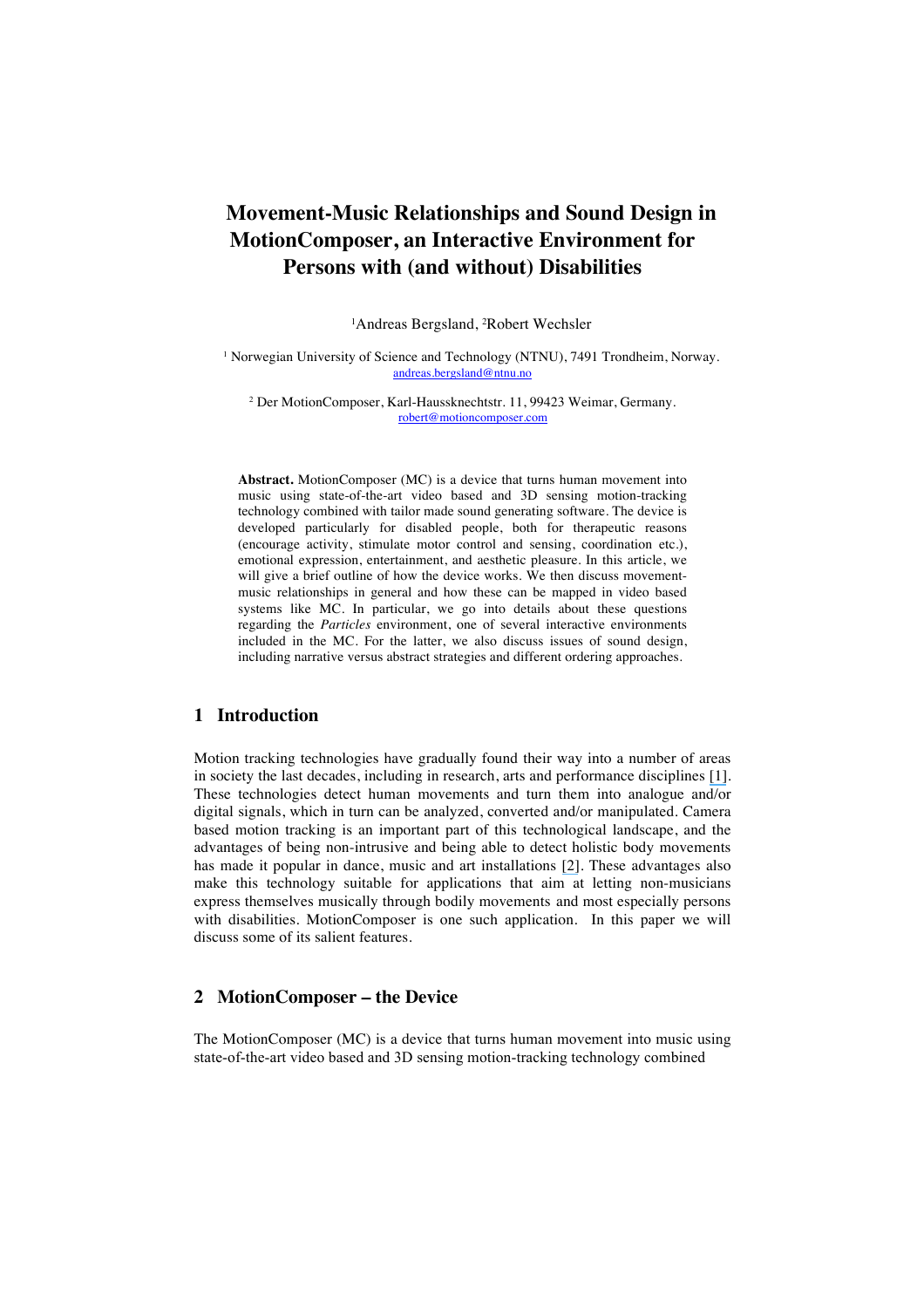

**Fig. 1.** The MotionComposer device. Layout (top), hardware (middle), and software (bottom)

with tailor made sound generating software (Figure 1).<sup>1</sup> It contains a video camera providing low-latency and high-resolution images, crucial for achieving "immediate" response from the system and with high accuracy. In addition, the device will be equipped with a custom 3D sensor, providing depth information, necessary for producing data about the user's localization and posture in front of the sensor, among other things.

 $<sup>1</sup>$  It is currently under development, but most of the crucial hardware and software elements are</sup> already fully functional. While the technological elements are not yet integrated in a physical unit, the development plan includes the eventual integration of all technology for motion tracking and sound production in one single chassis.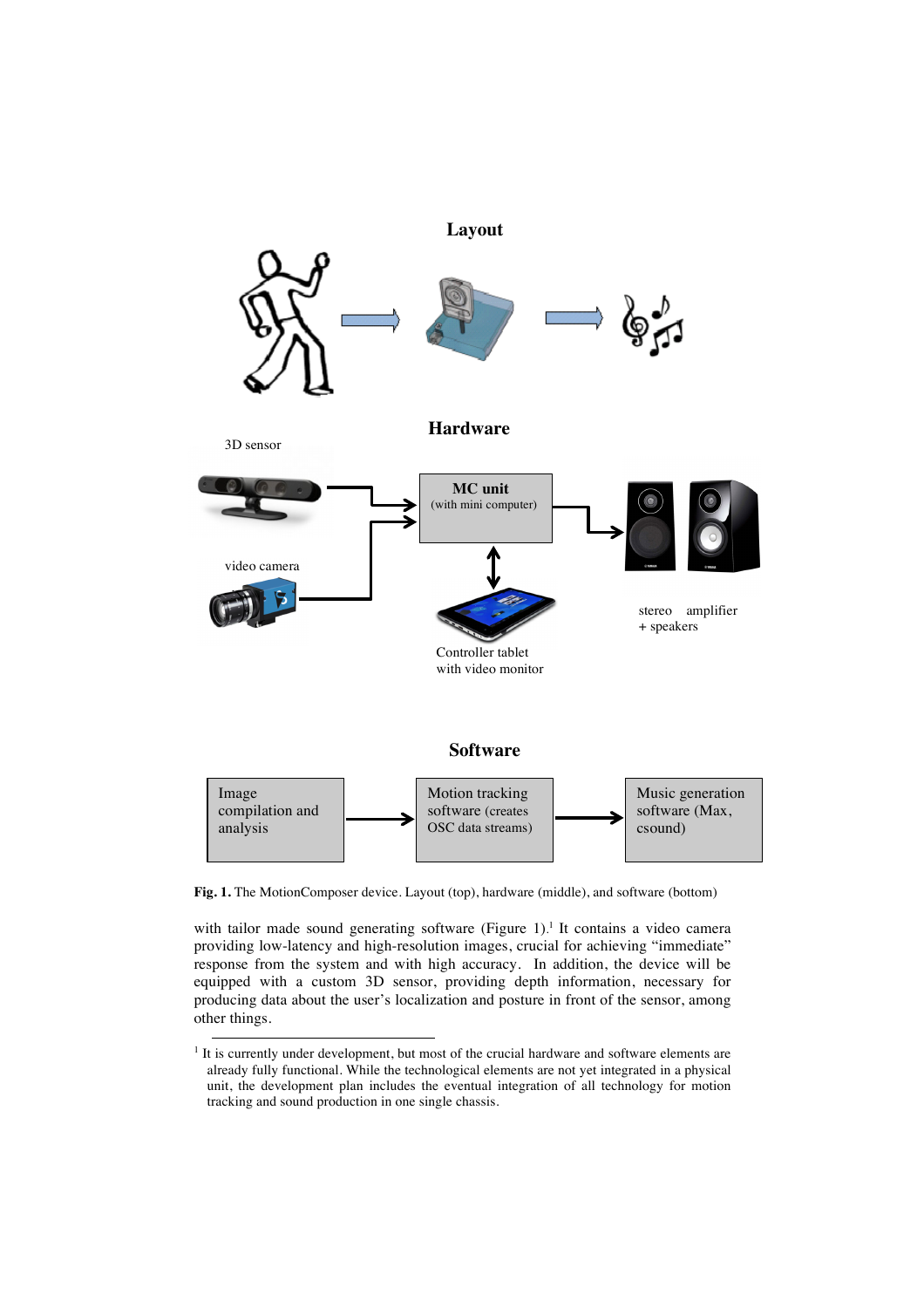The high-resolution video images and 3D data are first fed into a mini computer running custom motion tracking software. This software then produces many streams of high-rate control data (using the OSC protocol), which is subsequently passed to sound generation software where sound output is created based on the data streams. A tablet, wirelessly connected to the box, provides control of the functionality of the box along with a video feed from the camera. The user can thus localize him/herself in front of the camera and choose between available settings while the box remains stationary on a stable surface facing the user.

While the MC device is thought to be a commercial product directed towards disabled users, we also want to apply the device in artistic projects, both because many of the developers have a background in artistic and performance disciplines, but also because we feel that the dynamics of artistic processes can open up new possibilities for the device. Lastly, the state-of-the-art technology implemented in the MC device lends itself very well to a range of artistic applications, including interactive dance performance and art installation.

#### **3 Movement-Music Relationships**

#### **3.1 General Considerations**

Dance and music are two expressions of a single urge. Many languages have a single word for both dance and music (English does not). In Portuguese, when I say "Capoeira", I am referring to something that is in equal parts a music and movement tradition. Small children begin to dance and make music without any understanding of what they are doing or clear distinction between the two. Dance and music have been practiced by every people who have ever walked the earth.

There are many ways to turn movement into movement; musical instruments for example. Still, the MC differs from musical instruments in a number of respects. For one thing, musical instruments are generally played with the extremities: fingers, hands, mouth, sometimes the feet. Dance, it is said, comes from the center of the body, the solar plexus. Dance is based on full-body movements, shifts of weight, swings, extension and contraction, angular momentum (turning movements). The MC project concerns encouraging creative movement of all kinds, not just the "controlling" kind we use when we want a repeatable result.

Indeed, the MC limits ones control over the sound. For example, while it might give the user a high degree of temporal control, the choice of *which* sound is heard might be elusive and, to an extent, pre-selected by the software of the device with the intent that the sounds that come out of it are attractive. And there is another difference: When we make musical sounds directly through our gestures in space, it alters our proprioception. Our self-image is extended beyond the boundary of the physical body and into the (aural) environment around us. When these sounds are beautiful, and when we are convinced that we made them, an innate sense of joy and confidence results and it means that one movement leads to the next and the next. Explorative, creative movements is the result and this has wide ranging health benefits both physical and psychological, particularly for persons who, for reasons for mental or physical disability are limited in expression [\[2\]](https://www.researchgate.net/publication/290557269_Camera-Based_Motion_Tracking_and_Performing_Arts_for_Persons_with_Motor_Disabilities_and_Autism?el=1_x_8&enrichId=rgreq-b1c4798b5b1cc7878351ef727984881e-XXX&enrichSource=Y292ZXJQYWdlOzMwMzk0MzkxMjtBUzozNzI4MTQ5NzM1NTQ2ODhAMTQ2NTg5NzQyNDE0NQ==).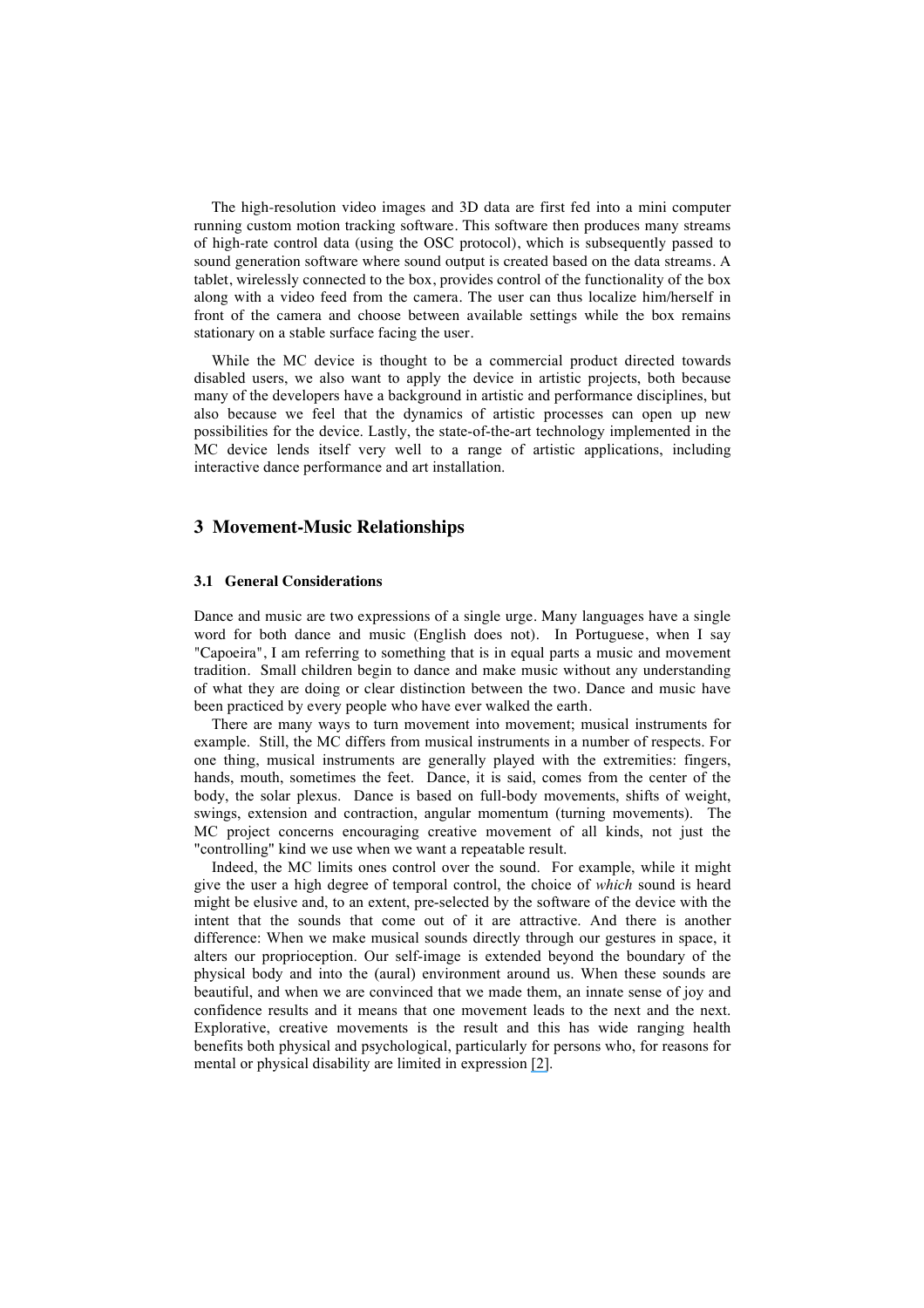To convince the user that he or she has made music merely by making gestures in front of a camera, it is of crucial importance that the *mapping* of the system, i.e. how the movement analysis data is used to control musical parameters, is carefully set up. Through extensive experimentation and user testing, the MC team has over the years established a set of convincing mappings. In Figure 2, we have included a few of the motion tracking parameters we use along with some suggestions of how they can be applied (for a more comprehensive list, see [\[2\]](https://www.researchgate.net/publication/290557269_Camera-Based_Motion_Tracking_and_Performing_Arts_for_Persons_with_Motor_Disabilities_and_Autism?el=1_x_8&enrichId=rgreq-b1c4798b5b1cc7878351ef727984881e-XXX&enrichSource=Y292ZXJQYWdlOzMwMzk0MzkxMjtBUzozNzI4MTQ5NzM1NTQ2ODhAMTQ2NTg5NzQyNDE0NQ==)).

| #              | pictogram | name                         | <b>Description</b>                                                                                                                                                                                                                                                                                                                                                                                                        |
|----------------|-----------|------------------------------|---------------------------------------------------------------------------------------------------------------------------------------------------------------------------------------------------------------------------------------------------------------------------------------------------------------------------------------------------------------------------------------------------------------------------|
| 1              |           | Small<br>Movements           | When the body is still, our focus naturally goes to the small and<br>precise movements of our fingers, hands, eyes, mouth, etc. Because<br>these gestures are discrete -- with clear beginnings and endings --<br>they lend themselves to strong association with discrete sounds, for<br>example single notes in a scale or sound particles.                                                                             |
| 2              |           | Gestural<br><b>Movements</b> | These are the typical movements we do with arms, hands and head<br>(though any body part may be involved). They are fairly discrete, but<br>in contrast to Small Movements, we tend to experience them as<br>continuous modulations, curving up and down along with our<br>movements.                                                                                                                                     |
| 3              |           | Large<br>Movements           | Adults generally make large movements only during sports, running for<br>a bus or in a genuine emergency. In any case, Large Movements are<br>associated with high volume, high velocity (in musical instruments) and<br>perhaps distortions of the same sounds applied to Gestural<br>Movements. They can be mapped as individual "bangs", or bursts of<br>high energy and, like Small Movements, are Boolean in nature. |
| 5              |           | Stillness (not<br>moving)    | While often overlooked, stillness is actually a special activity. It is not<br>merely the absence of motion, since it generally requires concentration<br>with specific intent. Nevertheless, it is something most people can do<br>without much practice.                                                                                                                                                                |
| 6              |           | Center-X                     | Assuming we have a sense of communication in our movements, we<br>usually assume a direction in the room we call "front". Movement<br>perpendicular to this direction we refer to as Center-X. Center-X offers<br>a one-dimensional location-orientation and maps well to content-<br>bearing sound elements.                                                                                                             |
| $\overline{7}$ |           | Width                        | Width is like expansion. When we stretch out our arms or legs we<br>grow in size. Increasing loudness is a simple option, but there are<br>other sound transformations that may more closely resemble this<br>action. For example, think of the formant changes that occur as the<br>mouth is opened wider and wider while speaking or singing.                                                                           |
| 8              |           | Height                       | Height maps intuitively to pitch (up = higher pitch), but as with width,<br>there are other implications as well. e.g. low = rumbling, tumbling,<br>grumbling, growling vs. high = thin, flighty, suspended, stretched.<br>Indeed, when a voice goes from low to high it is not simply the pitch<br>that changes!                                                                                                         |

**Fig. 2.** Some of the motion tracking parameters applied in the *Particles* environment, along with suggestions of mappings.

#### **3.2 Movement-Music Relationships in the** *Particles* **Environment**

One approach we are using is to base the aural environment on sound particles, short sound objects with duration of less than one second  $(0.15-1s.)^2$  Naming the

 <sup>2</sup> This is what Curtis Roads would define as belonging to the *sound object time scale*: "A basic unit of musical structure, generalizing the traditional concept of note to include complex and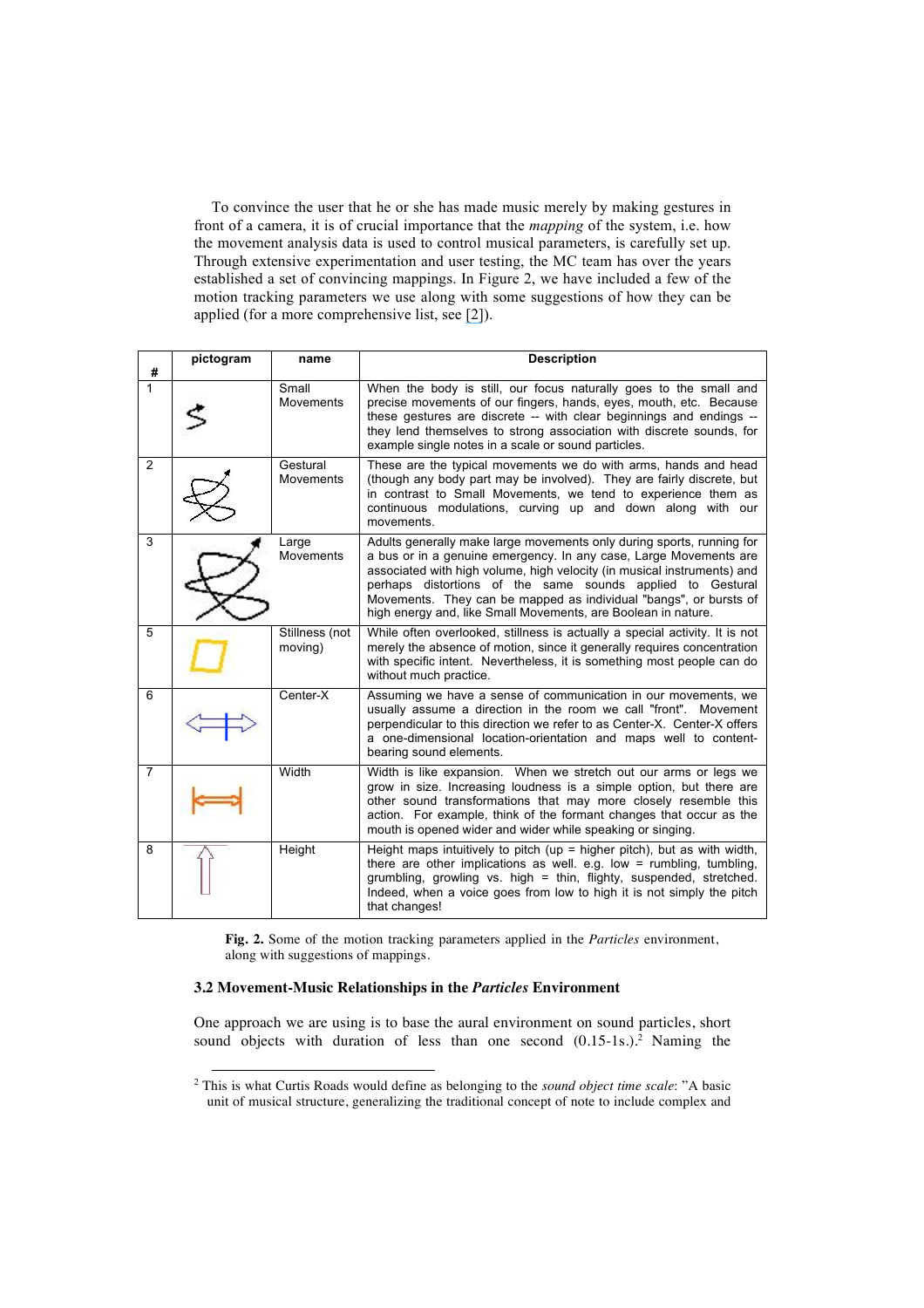environment *Particles* was therefore quite evident. These sound particles are either played individually, or in most cases, chained together in sequences. Thus, the sound synthesis part of the system for this environment could be characterized as a form of corpus based concatenative synthesis, with some similarities to systems like CataRT  $[4]$ <sup>3</sup>

The sound palette of the *Particles* environment is based a high number of unique pre-recorded sound files organized in sets, each defining the sound "flavor" of one single environment. The user (or the therapist) can then switch between these sets using the controller tablet. One set should preferably have more than 50 sound particles to ensure enough sonic variability in the environment, and in many cases, one set can have several hundreds. In addition to providing variability, a high number of sounds in a set will warrant that even small changes in location will cause a change in sound particle, since the more particles one has in a set, the less one will have to change in localization to change the sound. This is important, because repeated triggerings of the same sound can quickly feel tiring to the ear.

**Basic mapping.** The mapping of this environment is based on the idea that that the localization of the user in the room (*Center-X* in Figure 2) determines the *choice* of sound particle (illustrated in Figure 3), and that the quantity of bodily activity (*Small Movements*, *Gestural Movements* and *Large Movements* in Figure 2) determines the *rate* in which the chosen particle(s) are played back (illustrated in Figure 4). Together, these two basic features make up an environment that is both highly intuitive, in that the user can feel and hear every movement, and very interesting sonically, at least if one is careful in the choice of sounds and their spatial layout. The idea is that the *Particles* environment should arouse not only an urge to move around, but at the same time feel these movements in the sound, but also that it should evoke interest and curiosity in the user for exploring the sonic richness and possibilities that the environment offers.



**Fig. 3.** User localization orthogonal to camera direction is mapped to choice of sound particle.

**Sensitives.** From a mapping perspective, the *Particles* environment can offer the possibility of marking out discrete and precise points in time.4 This creates an opportunity for the direct correlation of single sound particles and *Small Movement*

 $\overline{a}$ 

mutating sound events on a time scale ranging from a fraction of a second to several

seconds" [3].  $3$  Although this system has implemented off-line feature analysis and sorting based on these features, the system does not currently use it.

<sup>4</sup> This depends on, however, that the sound particles have an abrupt and marked attack that offer maximal precision to the temporal articulation.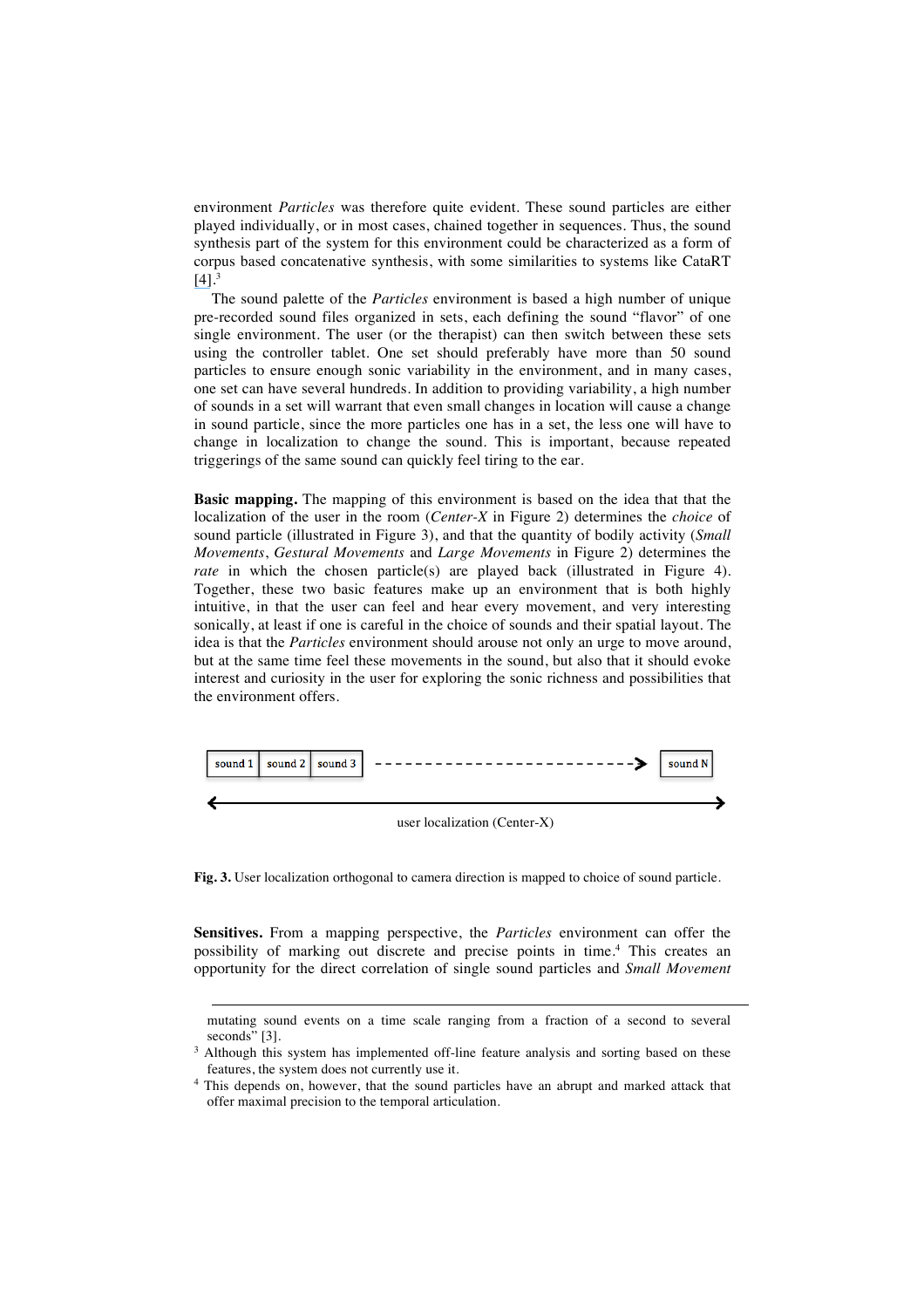actions with a high degree of temporal precision. Short and discrete actions, like opening or closing an eyelid or moving a finger, can thereby result in a similarly short and discrete sound (see Figure 4c). We label this mapping element *sensitives*.

For more complex movements of longer duration we apply two different strategies: The first is based on what we call the *Creaking Door Principle* and the second we call *Clouds*:

**The Creaking Door Principle.** This principle says that typical human gestures (mapped as *Gestural Movements*) can be interpreted as a series of discrete particles much the way a creaking door sound is comprised of many small "creaks". When the door moves faster, the increased density of the creaks will eventually create a pitched sensation. Thus, as movements progress from tiny to large, the transition is continuous and the creaks will take on a pitched quality, where pitch fluctuations correspond to variations in the movement dynamic (see Figure 4 a and b).



**Fig. 4 a, b and c.** Activity level is mapped to sound particle triggering rate in the *Particles*  environment. In a) and b), the *creaking door* principle is illustrated. Low activity, as in b), will give a chain of sound particles with a triggering rate corresponding to activity level. Activity above a certain level, as in a), will cause the rate of triggered sound particles to cross the threshold of pitch, so that a tone with a pitch corresponding to the activity level can be heard. In c), a discrete movement causes the triggering of a single sound particle.

All this requires, however, that all the sound particles one triggers have a marked attack with a relatively homogeneous sound quality. Hence, it means that one needs to be careful in the choice of sounds to achieve the effect. When this is successfully achieved, one will experience a gliding transition between discrete temporal articulations and continuous pitched sequences, similar to those explored in compositions like Stockhausen's *Kontakte* (1960) and Henry's *Variations pour une*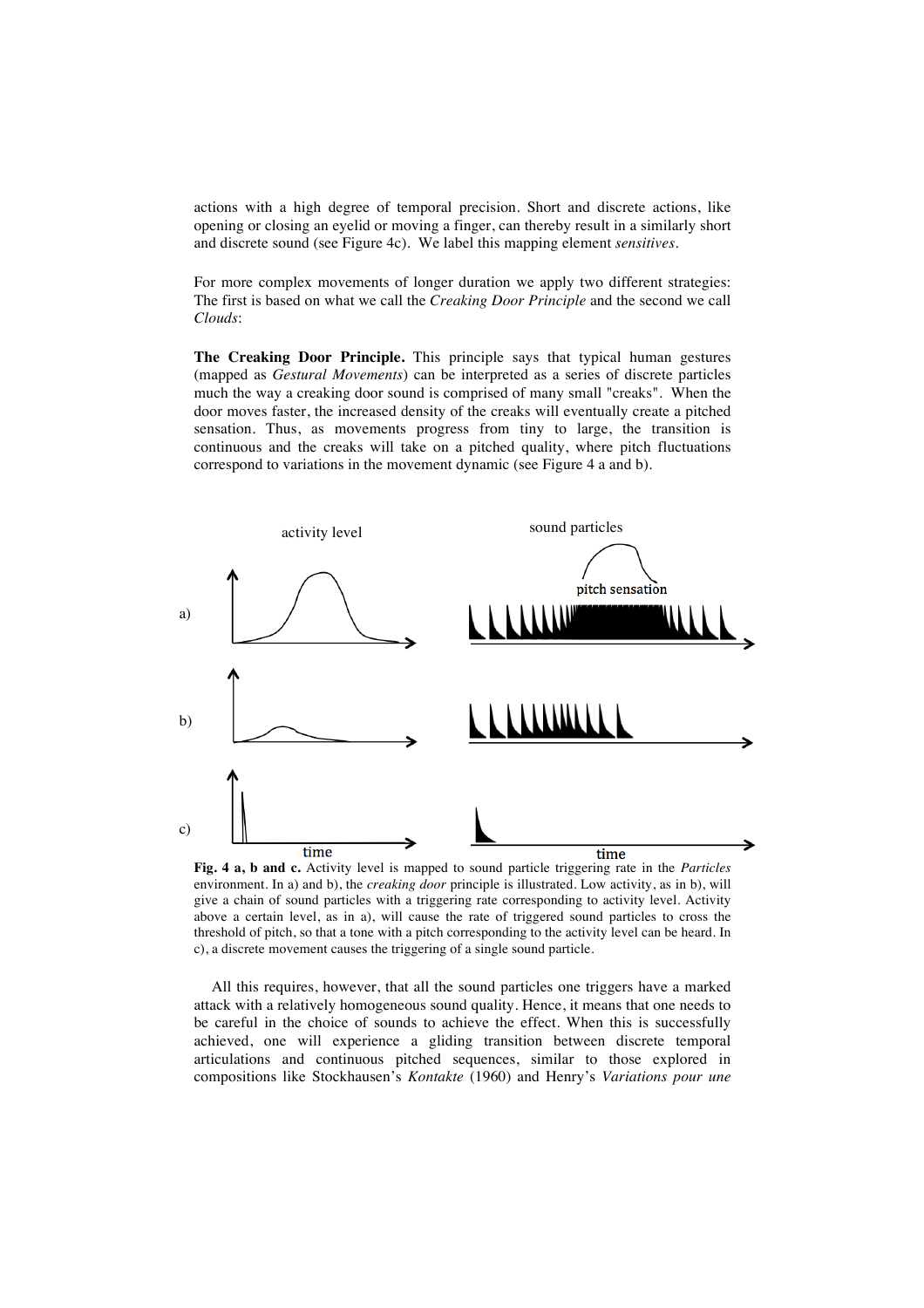*porte et un soupir* (1963).<sup>5</sup> An additional effect caused by triggering a lot of sound particles in a short time, is that the sound intensity will increase markedly, thereby constituting a simple activity-to-intensity mapping, as suggested by Winkler [\[5\]](https://www.researchgate.net/publication/246750099_Making_Motion_Musical_Gesture_Mapping_Strategies_for_Interactive_Computer_Music?el=1_x_8&enrichId=rgreq-b1c4798b5b1cc7878351ef727984881e-XXX&enrichSource=Y292ZXJQYWdlOzMwMzk0MzkxMjtBUzozNzI4MTQ5NzM1NTQ2ODhAMTQ2NTg5NzQyNDE0NQ==).

**Clouds.** This second movement-music relationship strategy for larger movements of longer duration depends less on precise temporal articulation and more on flow. By using a set of more heterogeneous sounds with gradual attacks one hears dense masses of sounds as the triggering rate increases above a certain level. Thus *high activity* will in such cases create a cloud with *high density*, whereas *lower activity* will make the sonic clouds *sparse*, until the point where clouds will dissolve and individual sound particles can be identified.

Through these two strategies, one can see how the characteristics of the sound particles and their assignment to correlates in human movement are integral to the design of intuitive movement-music environments. The choice of sounds and their ordering within such a system represents an equally important aspect of the process and will therefore now be discussed in more detail.

#### **4 Sound design in the** *Particles* **Environment**

In addition to an intuitive movement-music relationship, creating environments that spur explorative behavior and heighten aural curiosity and sensitivity for the users has been a second area of concern for the authors. Here, we have particularly been interested in exploring different weightings of variability versus continuity/coherence, locally as well as globally. Furthermore, we have explored different techniques for aiding the user's cognitive structuring of the sonic environment, among them using sounds with a high degree of referential potential and using over-all ordering based on acoustic properties. We will have a look on each of these issues in turn.

It became clear very early in the development that one of the attractive features of the *Particles* environment lay in having a high degree of variability in the sound particles within each set. However, a lot of experimentation has taught us that variability in most cases needs to be balanced against sonic continuity, or the effect can quickly become one of chaos. <sup>6</sup> E.g. if one localizes many sounds with highly different characteristics in the immediate vicinity of each other easily, the relatively disordered result can in some cases be interesting, but tends to be tiring over time. At the other end, having too smooth transitions between sounds, e.g. using interpolated morphs in between recorded sound particles, tends to sound uninteresting and mechanic.

A nice compromise between variability and continuity can be achieved by creating local zones for which the intra-variability is relatively small (using e.g. recordings of different excitations of the same physical objects), and where there is greater intervariability between zones. This can potentially make the user want to explore the finer

<sup>&</sup>lt;sup>5</sup> Whereas the former piece of music uses synthetic sounds, the latter uses the actual sounds of creaking doors.

<sup>&</sup>lt;sup>6</sup> In some cases a chaotic feeling can still be interesting. E.g. we have a set designed by Goran Vejvoda using wholly synthesized sounds, which has a lot of interesting variety often verging on the chaotic.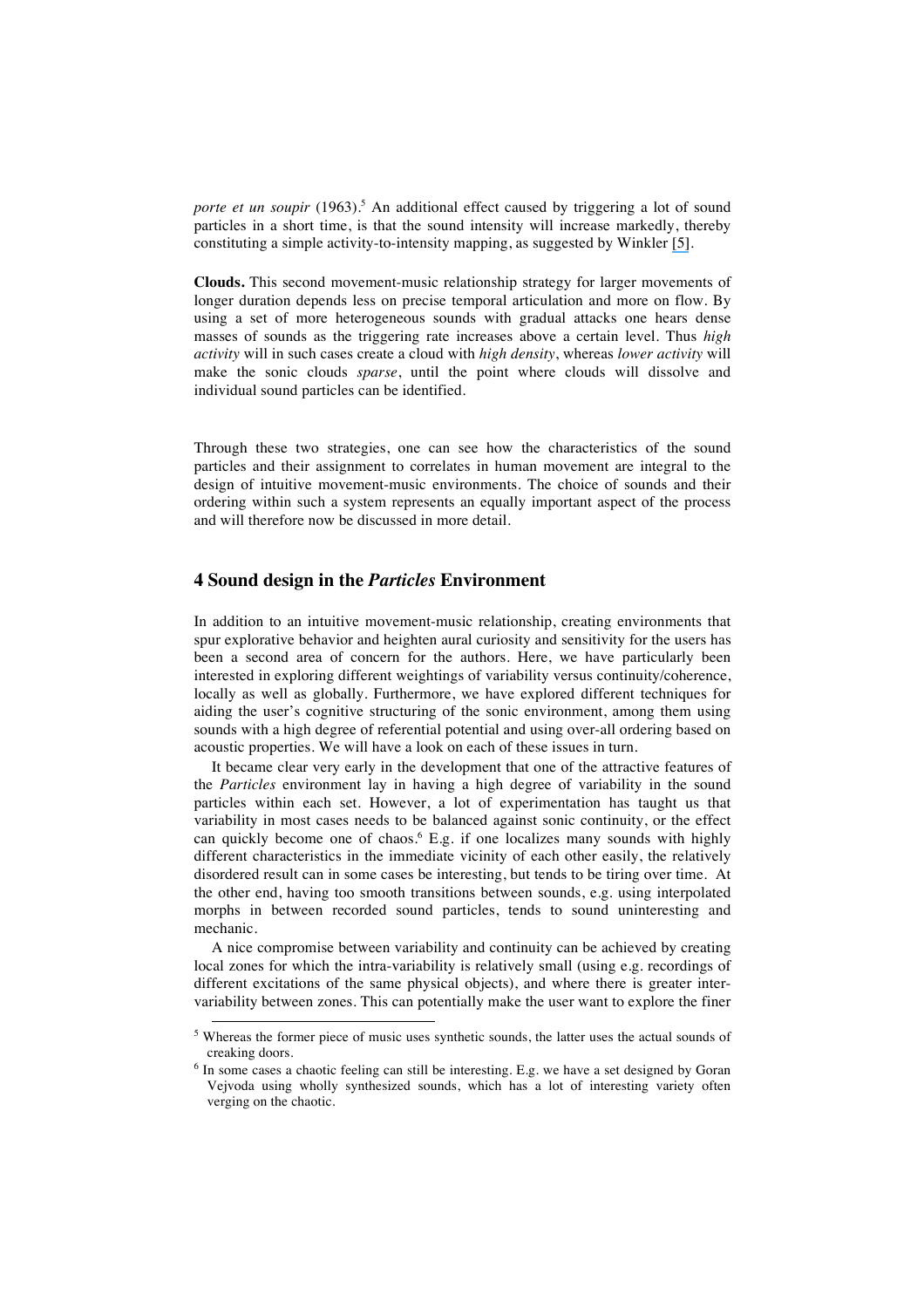details within the zones, and subsequently seek greater changes by switching zones. This approach also has the advantage of creating cognitive markers for the users, thereby providing a mental structure for the sonic spatial layout.

Another strategy for creating a good balance between variability and continuity has been to order the sound particles based on certain acoustic properties, in particular spectral brightness and/or pitch. In that way, one can make the user go from duller to brighter, or low pitched to high pitched sounds when she or he moves across the space. This way of organizing the sounds is easily apprehended and understood by the users, and also allows for larger contrasts between neighboring particles.

**Set coherence.** We have also been concerned with giving each *Particles* set a particular identity or character, thus giving it an inner coherence. To pursuit this goal, we have explored the use of sounds made with a particular material or object, like glass or metal containers, sounds belonging to a common category, like orchestral instruments or synthetic noise sounds, and vocal sounds made by a single person. All these strategies have seemed to gain some success in creating an environment with coherence. Probably, it is not just the acoustic similarity, but also the sounds' potential for evoking associations that plays an important part here. Sound's associative qualities can in our experience play an important part in creating clear cognitive markers for the users, both for a whole set, and for a restricted zone within a set. By using zones with different associations, but which nevertheless are bound together by a more overreaching association, one can even build up complex environments. For instance, we are now working with putting different sounds together in a set associated with a forest: birds, water, animals and trees. Hence, we are approaching a highly narrative sound design, similar to what one can experience in video games and movies.

# **5. Conclusion**

The collaborations of these authors, one a choreographer and one a composer, have been in the area of mapping and the search for interactive sound environments that give users a natural synaesthetic response, i.e. the sense of "hearing movement". This investigation, which seems at first to be straightforward, quickly grows in complexity into a deeply psychological quest involving kinesthetic awareness, proprioception and psychoacoustics. The interplay of these (in Western cultures) separate art forms – dance and music – correlated interactively, represents a rich and heretofore little-explored area of research, one with important implications for motion tracking-based performances and therapy for persons with and without disabilities.

The approach of the current work, involving sound particles – which are at once discrete, yet at the same time, when clustered, malleable and manifold in expressive quality – offers a promising general approach.